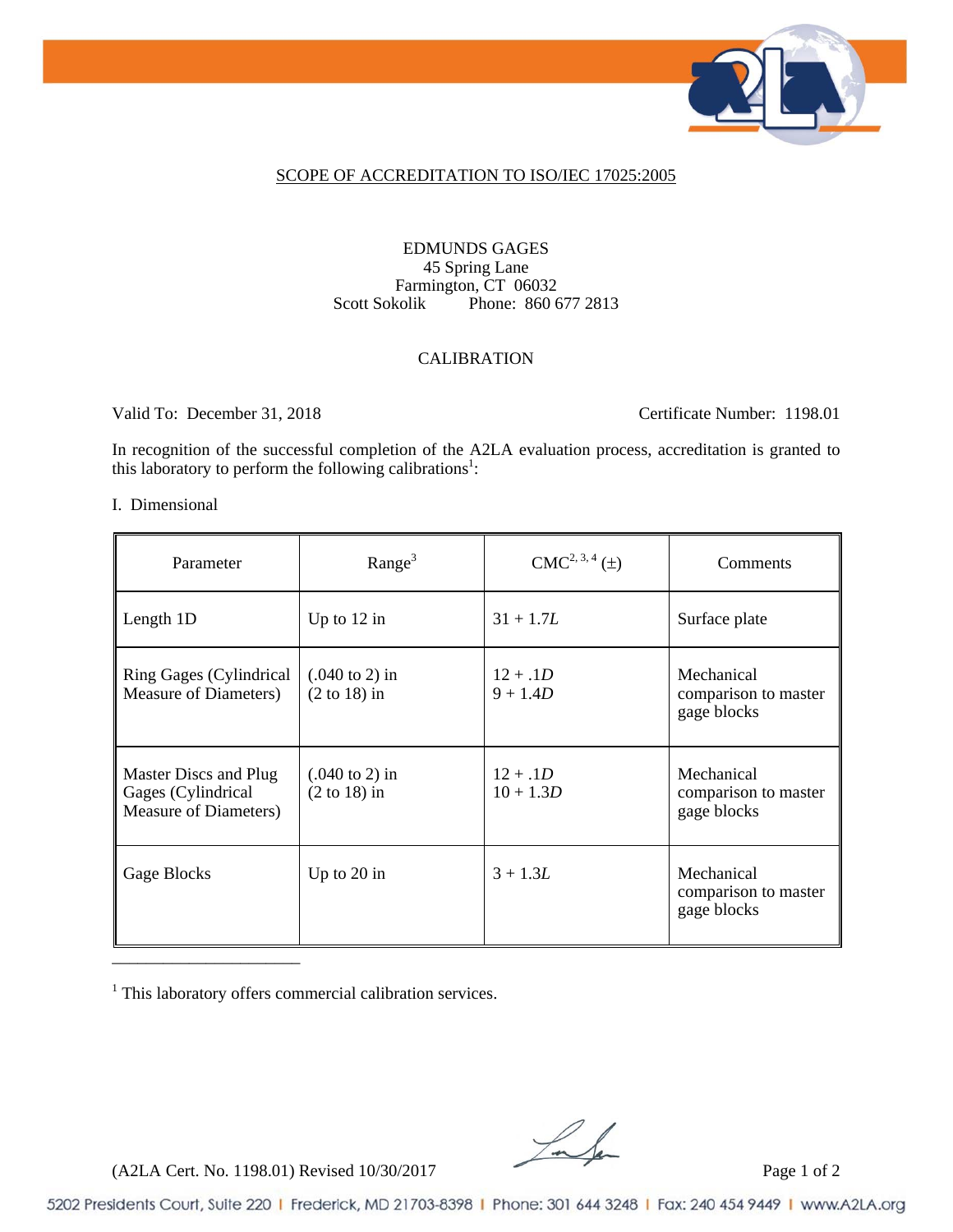$2$  Calibration and Measurement Capability Uncertainty (CMC) is the smallest uncertainty of measurement that a laboratory can achieve within its scope of accreditation when performing more or less routine measurements of nearly ideal measurement standards or nearly ideal measuring equipment. CMCs represent expanded uncertainties expressed at approximately the 95 % level of confidence, usually using a coverage factor of  $k = 2$ . The actual measurement uncertainty of a specific measurement performed by the laboratory may be greater than the CMC due to the behavior of the customer's device and to influences from the circumstances of the specific calibration.

 $3$  Arithmetic conversion to metric units (1 inch to 25.4 millimeter) performed when appropriate.

<sup>4</sup> In the statement of CMC, *L* is the numerical value of the nominal length of the device expressed in inches; *D* is the numerical value of the nominal diameter of the device in inches.

Lalen